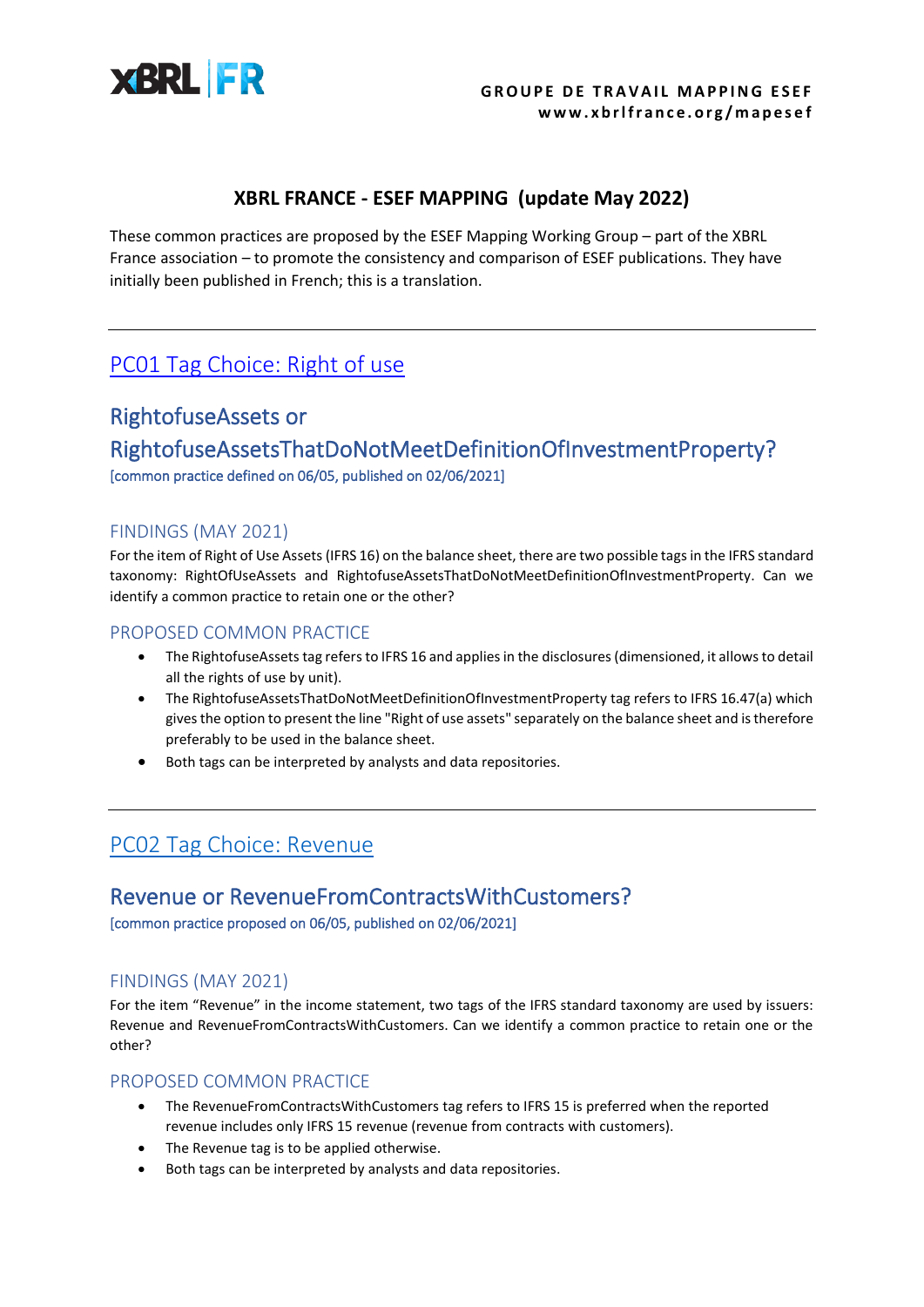

## [PC03 Technical choice: Dates](https://www.xbrlfrance.org/wp-content/uploads/2022/01/PC03-XBRLFranceMapping-Dates.pdf)

## 01/01 or 31/12?

[common practice proposed on 02/06/2021, published on 21/01/2022]

### FINDINGS (JUNE 2021)

The opening date of the variation tables (cash flows and equity in particular) may appear in the reports on 31/12 or 01/01 (for calendar years), which date should be retained in XBRL?

#### PROPOSED COMMON PRACTICE

- XBRL rules are clear on the correct solution. It is not a question of taking the date displayed but of following the convention below.
- The convention is to consider that an instant date without time mention is measured at midnight. Thus, the date is 31/12 midnight (and not 01/01 midnight).
- For a duration period, we go from midnight 0h to midnight 24h, so for a usual reporting period from 01/01 to 31/12.

### [PC04 Extensions without balance](https://www.xbrlfrance.org/wp-content/uploads/2021/11/PC04-XBRLFranceMapping-Extensions-sans-balance.pdf)

### Subtotals in the CFS for calculations including a P&L tag [common practice discussed on 08/09, published on 29/10/2021]

### FINDING (SEPTEMBER 2021)

The July 2021 update of the Reporting Manual (guidance 1.6.1) confirms that it is possible in some cases to consider that an absence of balance attribute is appropriate (missing attribute or "null" balance). The example given in the Reporting Manual is for the result per share.

- Subtotal extensions in the "operating cash flows" section of the Cash Flow Statement are another case where the balance attribute should be omitted, when the calculation combines elements from P&L and CFS.
- This treatment is consistent with the total operating cash flow characteristics of the ESEF standard taxonomy, which are made available without a balance attribute.
- The indication of a balance attribute prevents the calculations from being performed because sign conventions of P&L and CFS are different.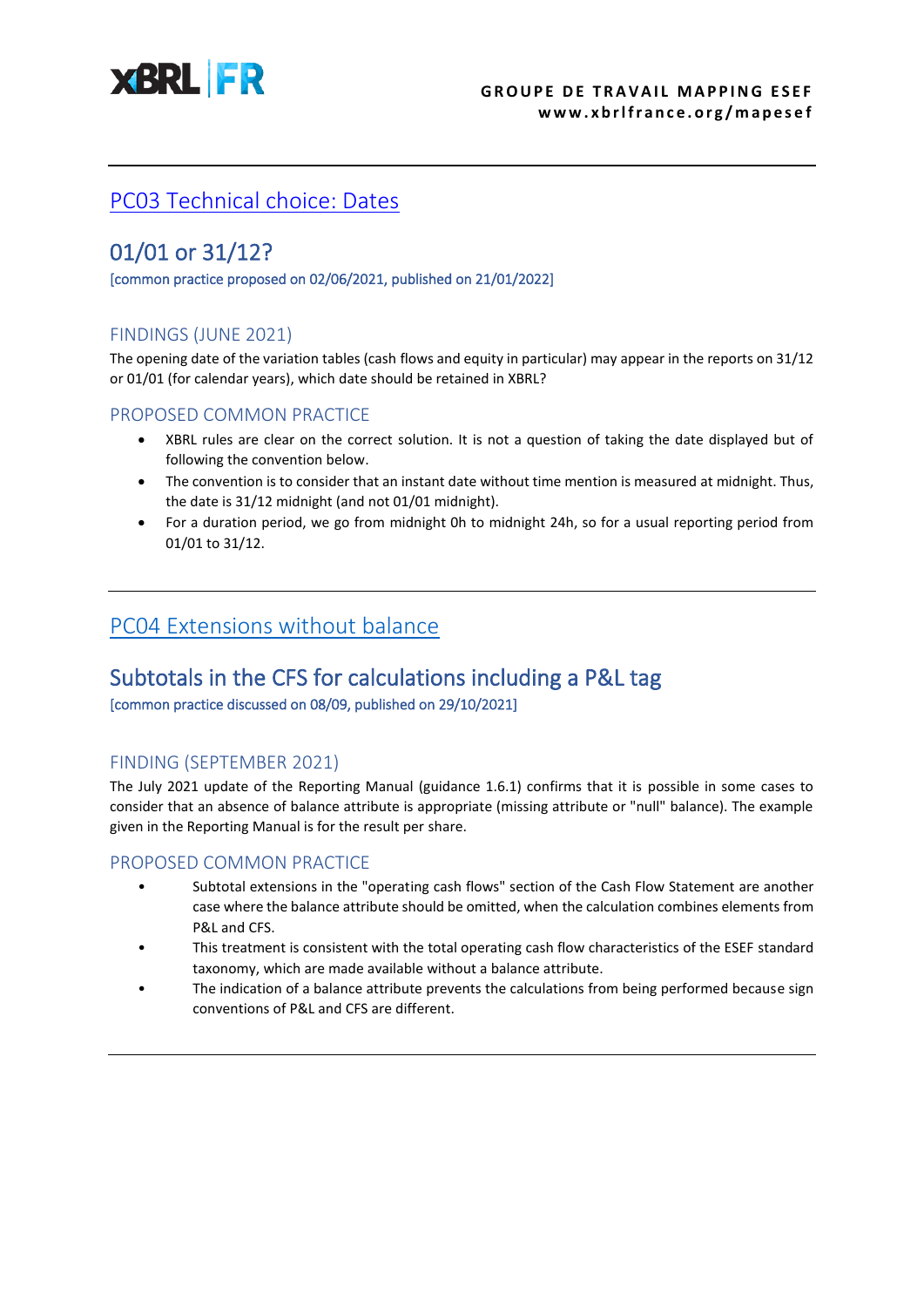

### [PC05 Extensions names before standardization](https://www.xbrlfrance.org/wp-content/uploads/2021/11/PC05-XBRLFranceMapping-Nom-des-extensions-avant-standardisation.pdf)

### Extension pending a standard concept

[common practice discussed on 08/09, published on 29/10/2021]

#### FINDING (SEPTEMBER 2021)

In the draft RTS for 2021, the 2021 ESEF taxonomy can be anticipated for the reports related to the 2021 period, especially if new concepts can replace extensions. However, the publication of the RTS could be delayed and the technical files will be made available very late.

In this context, it is likely that few issuers anticipate the use of the 2021 ESEF taxonomy and that most issuers retain the 2020 ESEF taxonomy for 2021 filings, using extensions as they cannot apply the concepts of the 2021 ESEF taxonomy.

#### PROPOSED COMMON PRACTICE

- If the latest published IFRS taxonomy is not used, when the issuer creates an extension for an element for which there is a standard concept in the most up to date IFRS taxonomy, the name of the standard concept should be used as the name of the extension, according to guidance 1.2.2 of the ESMA Reporting Manual. The same applies to the wording of the label.
- This is particularly the case in 2021 for the result of the period presented in the balance sheet, for which the name RetainedEarningsProfitLossForReportingPeriod should be used.

## [PC06 Avoid anchoring](https://www.xbrlfrance.org/wp-content/uploads/2021/10/PC06-XBRLFranceMapping-Ancrage-Other-a-eviter.pdf) to "Other"

### Prefer WIDER anchoring to "total" concepts than to "other" concepts [common practice discussed on 08/09, published on 29/10/2021]

### FINDING (SEPTEMBER 2021)

Some tags, whose name and label begins with "Other", should be used only for items that are not detailed neither in the primary financial statements nor in the notes. In this case, the documentation wording generally states "... that the entity does not separately disclose in the same statement or note".

- A good practice is to avoid using these "Other" (in the sense of "not otherwise detailed" and if there is a total concept) as a WIDER concept in anchors.
- This is not compatible with the fact that the content is not detailed since the anchored extension is itself a detail of the concept.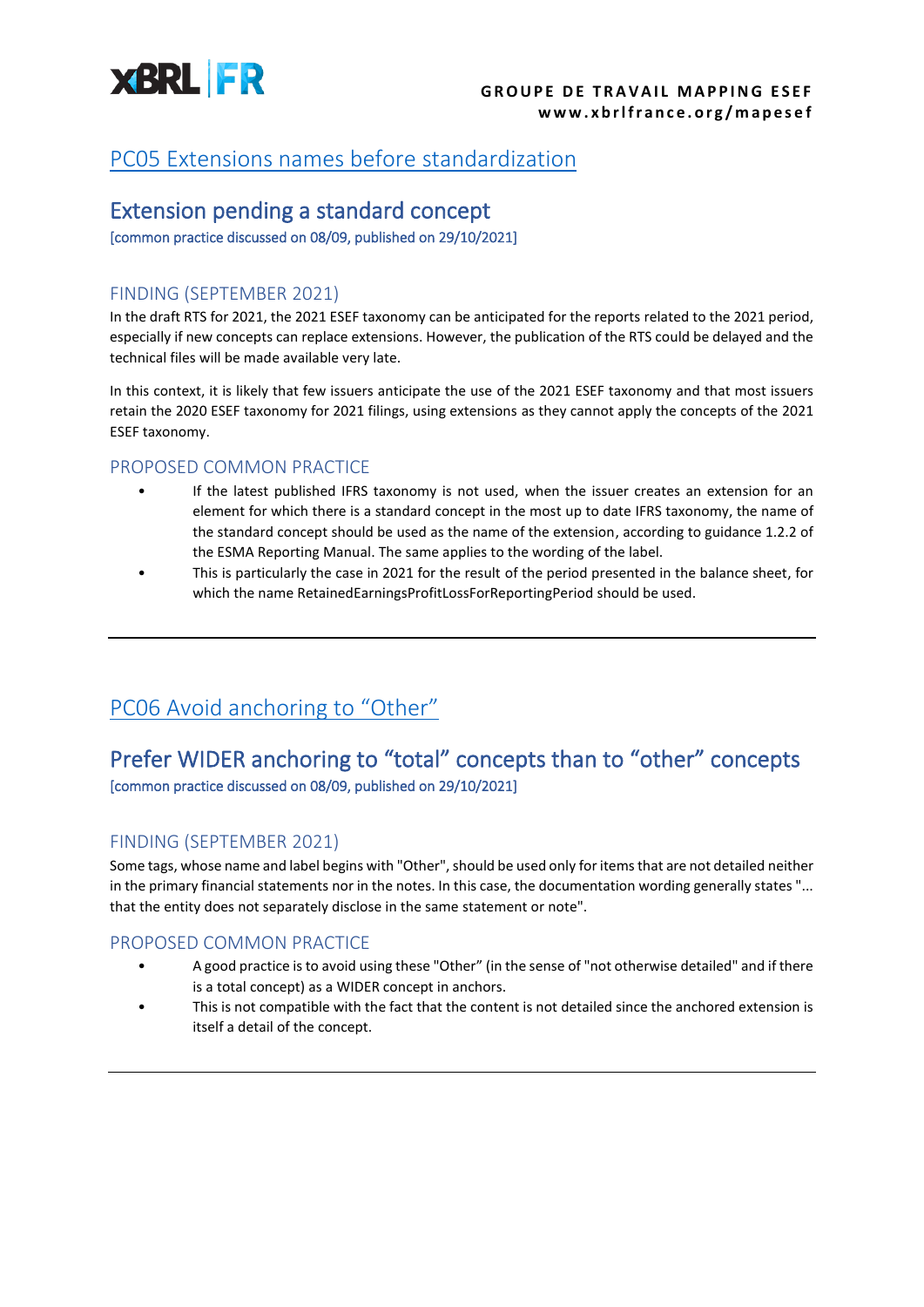

### [PC07 NARROWER anchorage to be specified](https://www.xbrlfrance.org/wp-content/uploads/2021/10/PC07-XBRLFranceMapping-Ancrage-Narrowers.pdf)

### Standard NARROWERs to be indicated where possible

[common practice discussed on 08/09, published on 29/10/2021]

#### FINDING (SEPTEMBER 2021)

The July 2021 update of the Reporting Manual (guidance 1.4.2) clarifies the provisions of the RTS (Annex IV 9 b) regarding NARROWER anchorage and specifies that all NARROWER standard tags included in the concept must be specified (unless they are non-material elements).

#### PROPOSED COMMON PRACTICE

- When reviewing mapping updates, a good practice is to complete NARROWER anchors for extensions, for example based on the information given in the disclosures on the composition of the extension.
- Only significant standard concepts should be mentioned, when they are completely part of the extension.
- It is reminded that the same level of information must be provided to users between the written publication ("paper") and the electronic markup.

### [PC08 Use of the FinanceIncomeCost tag](https://www.xbrlfrance.org/wp-content/uploads/2022/01/PC08-XBRLFranceMapping-Resultat-financier.pdf)

## Use of FinanceIncomeCost for Financial Result

[common practice discussed on 08/09, published on 29/10/2021]

### FINDING (OCTOBER 2021)

There are various practices related to the tagging of the Financial Result when presented by issuers, while there is a standard IFRS tag "FinanceIncomeCost" which seems appropriate.

- The use of the tag FinanceIncomeCost is appropriate as a net concept of financial income and costs and should be used to tag the Financial Result.
- It is not a problem that the standard taxonomy doesn't explicitely state (in a calculation link) that FinanceIncome+FinanceCosts=FinanceIncomeCost.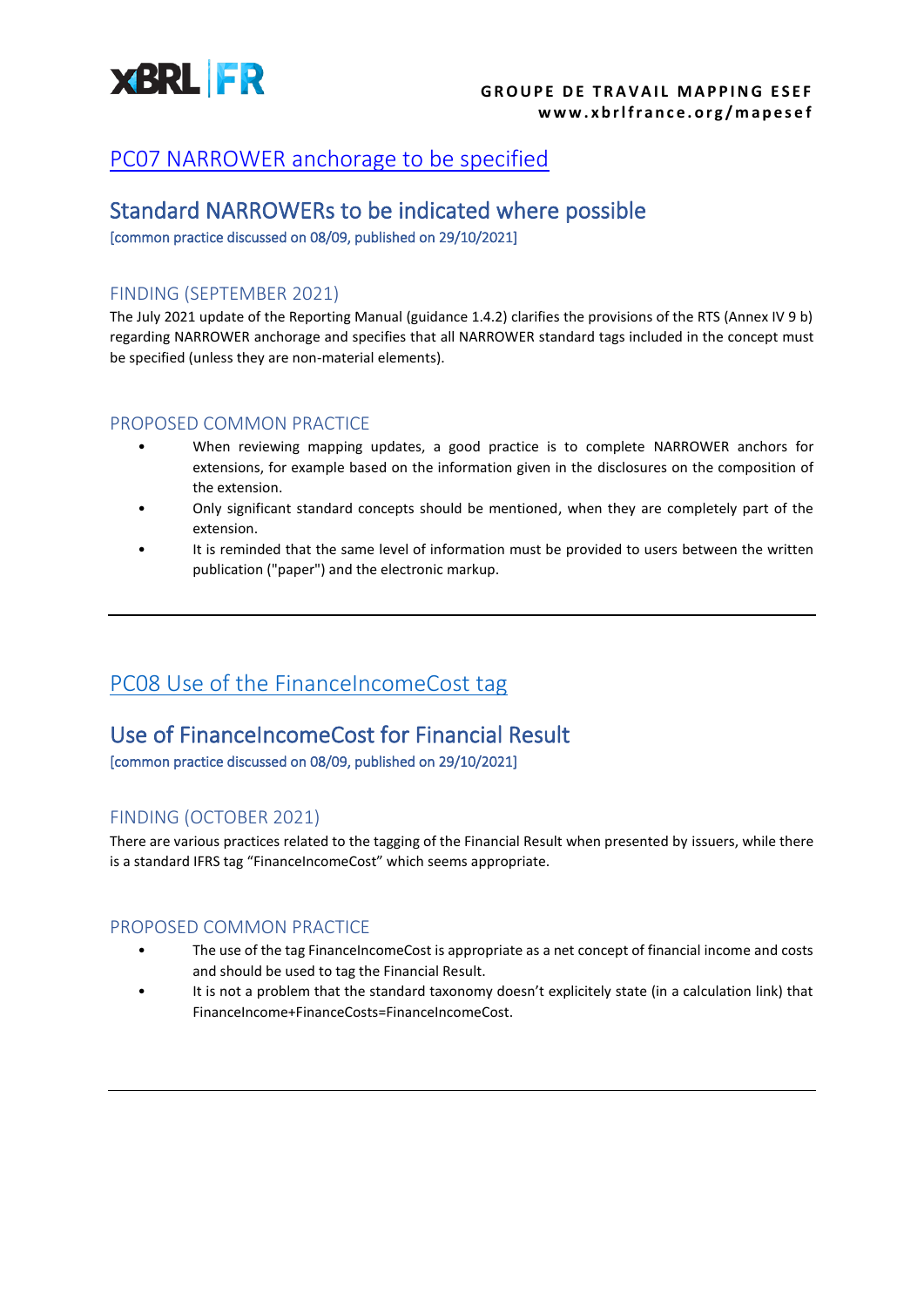

## [PC09 Tagging Consolidated Reserves](https://www.xbrlfrance.org/wp-content/uploads/2022/05/PC09-XBRLFranceMapping-Reserves-Consolidees.pdf)

### Use dedicated tags rather than "other reserves" where possible [common practice initiated in January 2022, published on 28/04/2022]

## FINDING (JANUARY 2022)

There are mixed practices related to the tagging of reserves within equity, in particular "consolidated reserves" triggering a discussion around the use of RetainedEarnings, AccumulatedOtherComprehensiveIncome and **OtherReserves** 

#### PROPOSED COMMON PRACTICE

- The tag RetainedEanings (or RetainedEarningsExcludingProfitLossForReportingPeriod if profit or loss is presented separately) can be used in some cases. In effect, this concept may encompass the reserve for actuarial gains and losses, the share-based payment reserve and the legal reserve.
- If the caption also encompasses the reserve for foreign exchange, IFRS 9 reserves or treasury shares, then it is recommended to use an extension that combines RetainedEarnings and dedicated tags.
- It is generally expected that the tag OtherReserves would be used for captions that encompass neither retained earnings nor accumulated other comprehensive income.

### [PC10 Block tagging](https://www.xbrlfrance.org/wp-content/uploads/2022/05/PC10-XBRLFranceMapping-macrobalisage-liste-des-balises.pdf) – list to be used

### Identification of the list of block tags to be considered

[common practice initiated in December 2021, published on 24/05/2022]

### FINDING (DECEMBER 2021)

There are many tags with a "bloc-text" nature within the taxonomy and one needs to know exactly the list that should be considered to perform mandatory block tagging for reporting periods beginning on or after 1st January 2022.

- The 2019 version of the RTS provides the list of block tags ("ESEF list") that should be used to mark up the disclosures at Table 2 Annex II. These block tags are mainly displayed in role [000000] of the ESEF taxonomy and in roles [800500] and [800600] of the IASB taxonomy. The exact list is published on www.xbrl-france.org/mapping (PC10).
- Marking up disclosures with other tags of a bloc-text nature can be done on a voluntary basis but does not permit do meet the block tagging obligation.
- Each content that is displayed at the level of granularity described at PC11 is marked up with a block tag from the ESEF list (unless no block tag from that list is relevant). The block tag should encompass the content and have the closest accounting scope. If two or more block tags seem equally relevant, multiple tagging can be performed.
- The block tags from the ESEF list whose content is not displayed at the granularity described at PC11 are not used.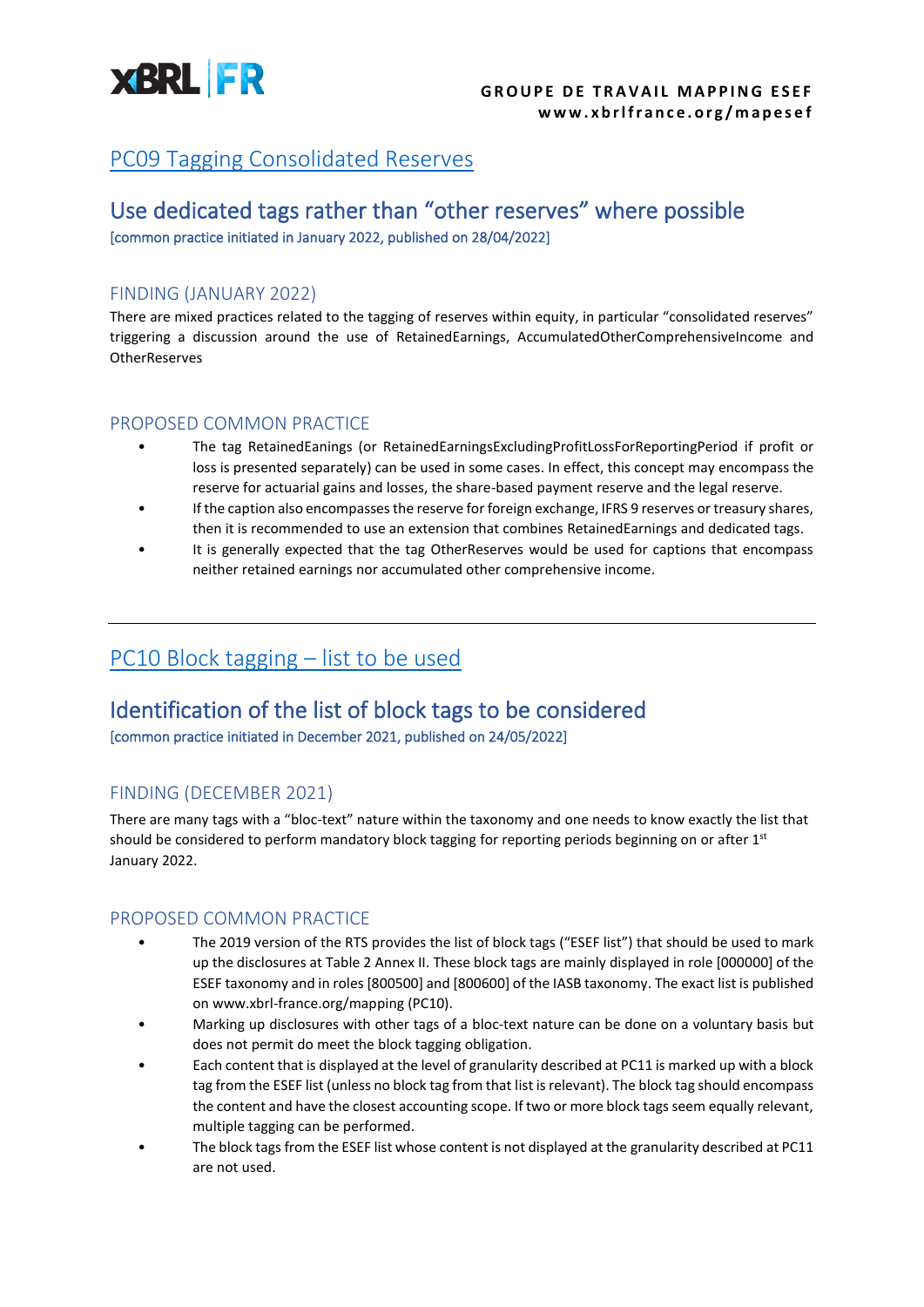

#### **GROUPE DE TRAVAIL MAPPING ESEF w w w . x b r l f r a n c e . o r g / m a p e s e f**

• Generic block tags such as DisclosureOfSummaryOfSignificantAccountingPoliciesExplanatory (to be replaced by DisclosureOfMaterialAccountingPolicyInformation in the future) DisclosureOfNotesAndOtherExplanatoryInformationExplanatory can be used to mark up contents for which no relevant block tag exists. Alternatively, an extension that could be anchored to the generic block tag could be used.

## PC11 [Block tagging](https://www.xbrlfrance.org/wp-content/uploads/2022/05/PC11-XBRLFranceMapping-macrobalisage-granularite-PROJET.pdf) – granularity

### How to assess the granularity at which contents should be marked up [common practice initiated in December 2021, published on 24/05/2022]

### FINDING (DECEMBER 2021)

The granularity at which contents should be marked up needs clarification, keeping in mind that the AMF has reminded the issuers that block tagging should not modify the way notes to financial statements are displayed.

#### PROPOSED COMMON PRACTICE

- The ESEF block tags (i.e. the list in RTS 2019, table 2 Annex II) primarily define the granularity. If the content of such a block tag is presented in the report, then it should be marked up unless immaterial
- The way contents are displayed in the report further assists to identify the correct granularity at which they should be marked up (titles, subtitles, paragraphs…), and it does not seem necessary to look for contents that are not easily apparent in the document. iXBRL "continuation" and "exclusion" functionalities are used when contents are displayed in multiple locations of the report.
- Accounting principles and detailed notes are dealt with separately: there are two separate sets of block tags.
- The split between accounting principles and detailed notes may not be perfect (eg. some figures may be displayed as part of accounting principles). A change in the way information is displayed in the notes is acceptable if this is done to improve quality and relevance of financial statements, but it should not be made just to facilitate ESEF mark up.

## PC12 Block tagging – [overlapping block tags](https://www.xbrlfrance.org/wp-content/uploads/2022/05/PC12-XBRLFrance-Mapping-macrobalisage-double.pdf)

### How to deal with overlapping block tags

[common practice initiated in December 2021, published on 24/05/2022]

### FINDING (DECEMBER 2021)

In the ESEF list, some block tags refer to overlapping contents (for instance fair value and financial instruments; or intangible assets, goodwill, and a combined tag for intangible assets and goodwill). There is no obligation in the RTS to apply multiple block tags as it is stated that the block tag with the closest accounting meaning or scope should be used. It therefore appears useful to clarify how to prioritize the selection of block tags.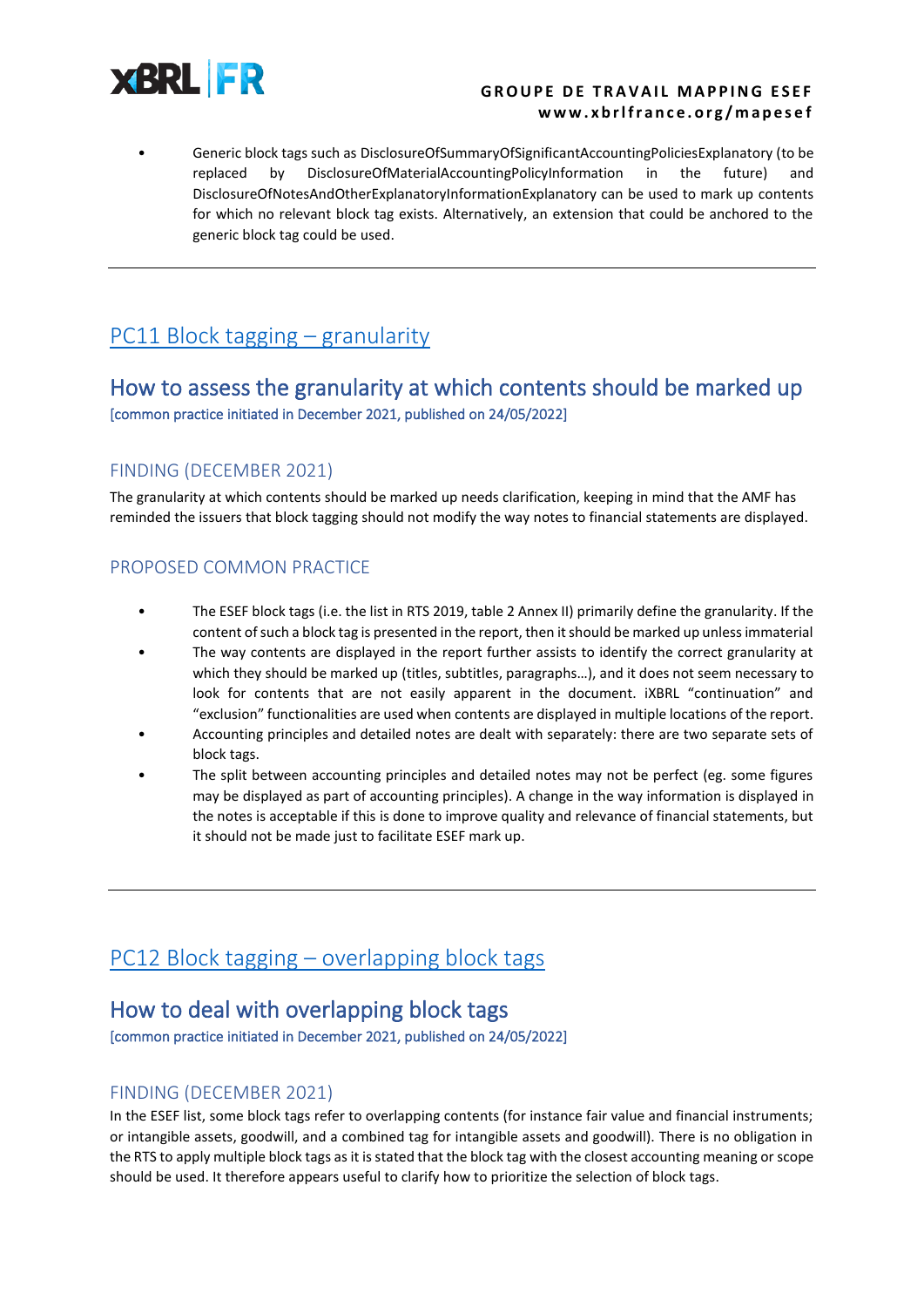

#### PROPOSED COMMON PRACTICE

Selection of block tags should be considered primarily at the granularity specified at PC11. This permits to meet the ESEF obligation.

- Use of multiple block tags for a single section (or embedded in a tagged section) is not recommended except as indicated in PC10.
- Nonetheless detailed tagging of monetary or non monetary data can be included in a section that is marked up with a block tag.
- Double tagging can be used to combine a block tag from the ESEF list and another block tag from the IFRS taxonomy outside the ESEF list.
- When no block tag from the ESEF list is relevant for a given content (which could be the case for some sectors), an extension can be used. Anchoring of such extension is strongly recommended.

### [PC13 Tagging restated comparative data](https://www.xbrlfrance.org/wp-content/uploads/2022/05/PC13-XBRLFranceMapping-donnees-comparatives-retraitees.pdf)

### How to tag comparative data when restated

[common practice initiated in February 2022, published on 28/04/2022]

### FINDING (FEBRUARY 2022)

In case of full retrospective change (change in accounting policy, application of IFRS IC interpretation...), comparative data differ from data that were issued at the end of the previous reporting period. In the human readable layer of the report, this is usually identified with a footnote attached to the restated column (or restated figures).

Specific guidance exists in such cases for the table of changes in equity (with a specific dimension for previously stated equity and for the impact of the retrospective change) but not for other statements.

- When restated data only are presented as comparative data (without previously stated data and restatement being presented), in the electronic layer of the report, it is necessary to identify the fact that the comparative data in the report for year Y are restated compared to those for year Y-1
- It is not possible to achieve such identification through a dimension. In effect, the member RestatedMember, which appears relevant, cannot be used as it the default member for dimension RetrospectiveApplicationAndRetrospectiveRestatementAxis.
- Moreover, adding a dimension to comparative figures would impair the arithmetical relationships between various statements.
- Therefore, it is generally expected that restated comparative data are identified through XBRL footnotes.